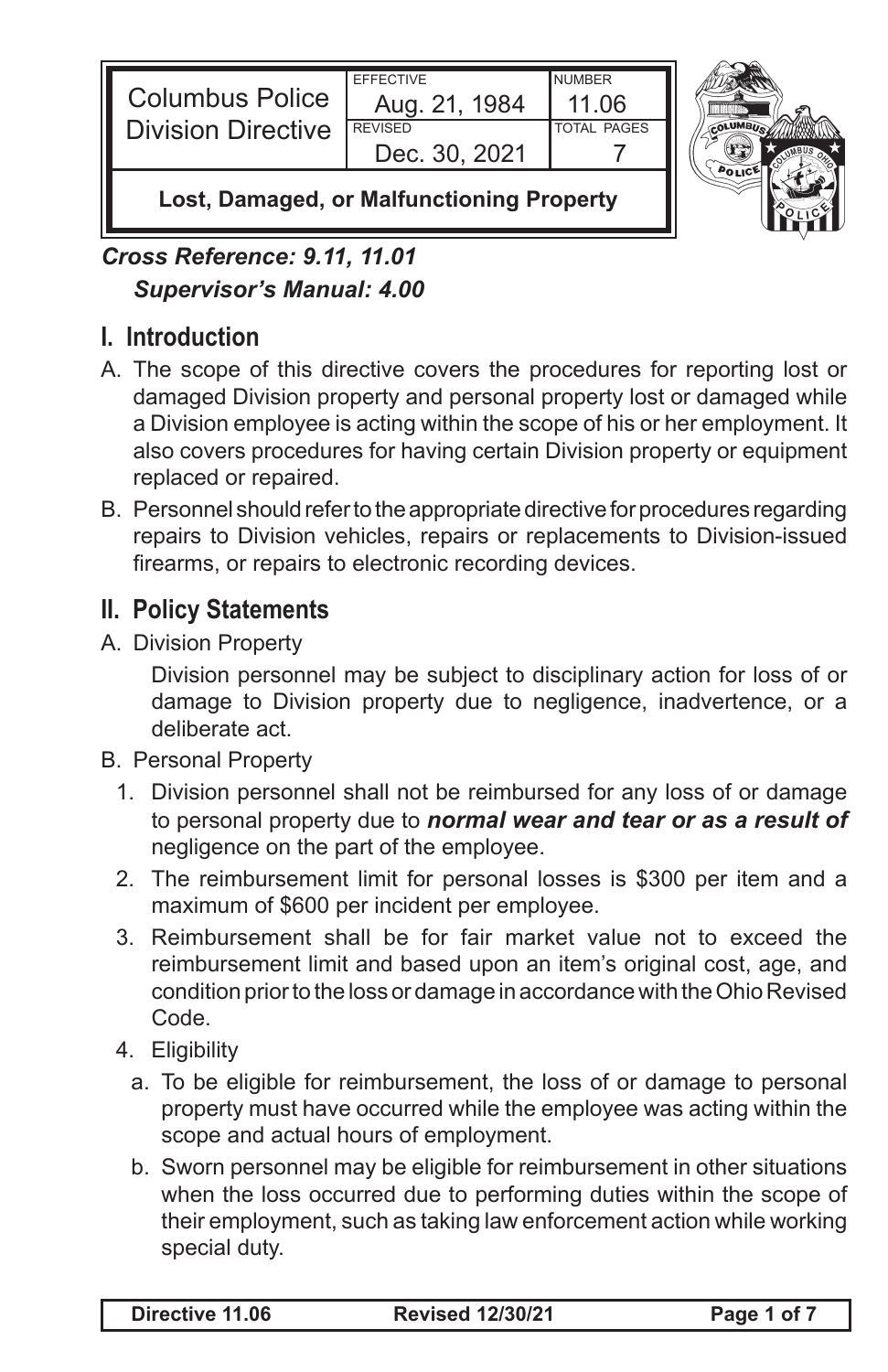## **III. Procedures**

- A. Division Property
	- 1. Involved Personnel
		- a. Notify the immediate on-duty supervisor of the incident.
		- b. Submit damaged property needed as evidence to the Property Control Unit (PCU).
		- c. Retain property that sustained minor damage and/or is usable and needed to perform the current assignment.
	- 2. Investigating Supervisor
		- a. Cause the appropriate incident report to be completed as necessary.
		- b. Conduct an administrative investigation of the incident. Refer to the "Administrative Investigations" section of the Supervisor's Manual.
		- c. Forward the completed investigation through the chain of command to the bureau commander/manager or designee. Include the following information as part of the investigation:
			- (1) Specific details of the incident, including how the loss or damage occurred
			- (2) A description of the property, including any asset, brass tag, or serial numbers
			- (3) A copy of the electronic Property Sheet Record or paper Evidence and Property Inventory, form A-32.114, when applicable
			- (4) A copy of any applicable incident report
			- (5) An opinion as to whether negligence contributed to the loss or damage and a recommendation for disposition to include disciplinary action if warranted
	- 3. Bureau Commander/Manager or Designee
		- a. Review the investigation and make a final determination.
		- b. Forward the completed investigation to Fiscal Operations.
	- 4. Fiscal Operations
		- a. Upon receipt of a completed investigation authorizing repair or replacement of Division property:
			- (1) Make applicable adjustments to the accounting records.
			- (2) Provide information concerning the repair or replacement to the appropriate unit.
- B. Uniform
	- *1. Division* Personnel

## *Request replacement uniform parts on the Division's Uniform Ordering Site.*

*Note: Refer to the "Professional Appearance" directive*.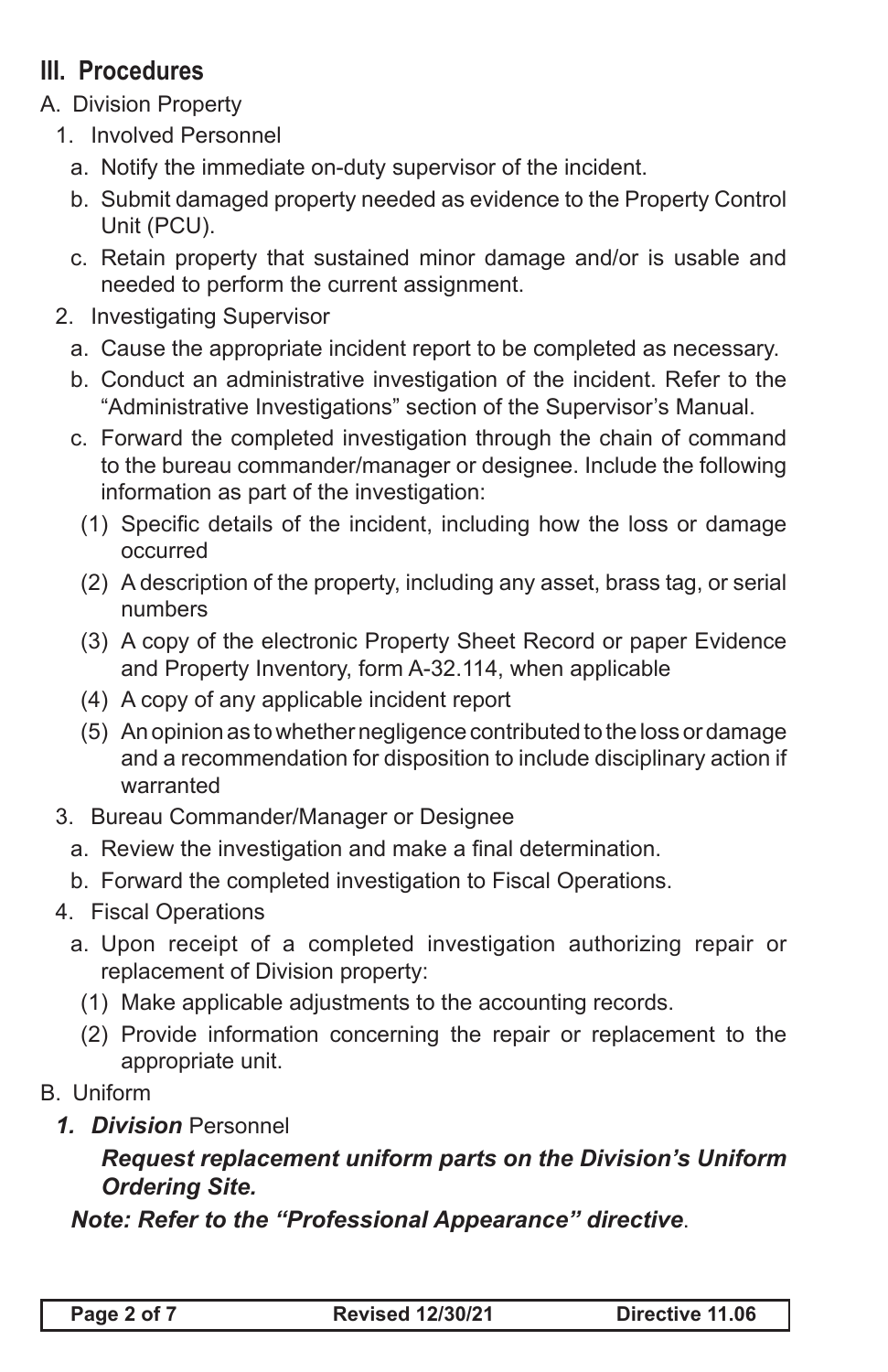*2.* Immediate Supervisor

Follow the applicable procedures set forth under Section III,A,2 for uniform parts that are lost or damaged due to employee negligence.

- *3.* Uniform Office Personnel
	- a. Determine whether the item approved for replacement will be ordered from the uniform supplier or issued from the *Division's* inventory.
	- b. *When the item must be exchanged in order to receive the replacement item,* notify the involved personnel when it is ready for pickup.
- C. Badges
	- 1. Sworn Personnel
		- a. Notify an on-duty supervisor immediately when a breast and/or hat badge is lost or stolen. Notify your immediate supervisor when a breast and/or hat badge is damaged.
		- b. Take or forward damaged badges to *Human Resources.*
		- c. Obtain a loaner badge set from *Human Resources* during regular business hours, 8:00 a.m.–4:00 p.m., or the Headquarters Operations Section after regular business hours.
			- (1) All sworn Division personnel are issued two complete badge sets. In the event a badge is damaged, lost, or stolen, personnel shall use a loaner badge set only until they are able to obtain their duplicate set.
		- (2) Promptly return the loaner badge set to the appropriate unit.
	- 2. Supervisor Notified of a Lost or Stolen Badge
		- a. Cause the appropriate incident report to be completed as necessary.
		- b. Notify the Counter-Terrorism Unit, the employee's chain of command, and *Human Resources* of the lost or stolen badge.
		- c. Forward a request to have a Division-wide email sent out to notify Division personnel of the lost or stolen badge.
	- 3. Immediate Supervisor

Conduct an administrative investigation as noted in Section III,A,2 for a lost, stolen, or damaged badge, and forward it through the involved employee's chain of command.

4. *Human Resources* Personnel

Notify involved personnel when a repaired or replacement badge is ready.

- D. Identification (ID) and Matrix Access Cards
	- 1. Involved Personnel
		- a. Notify an on-duty supervisor immediately when an ID or Matrix access card is lost, stolen, damaged, or malfunctioning.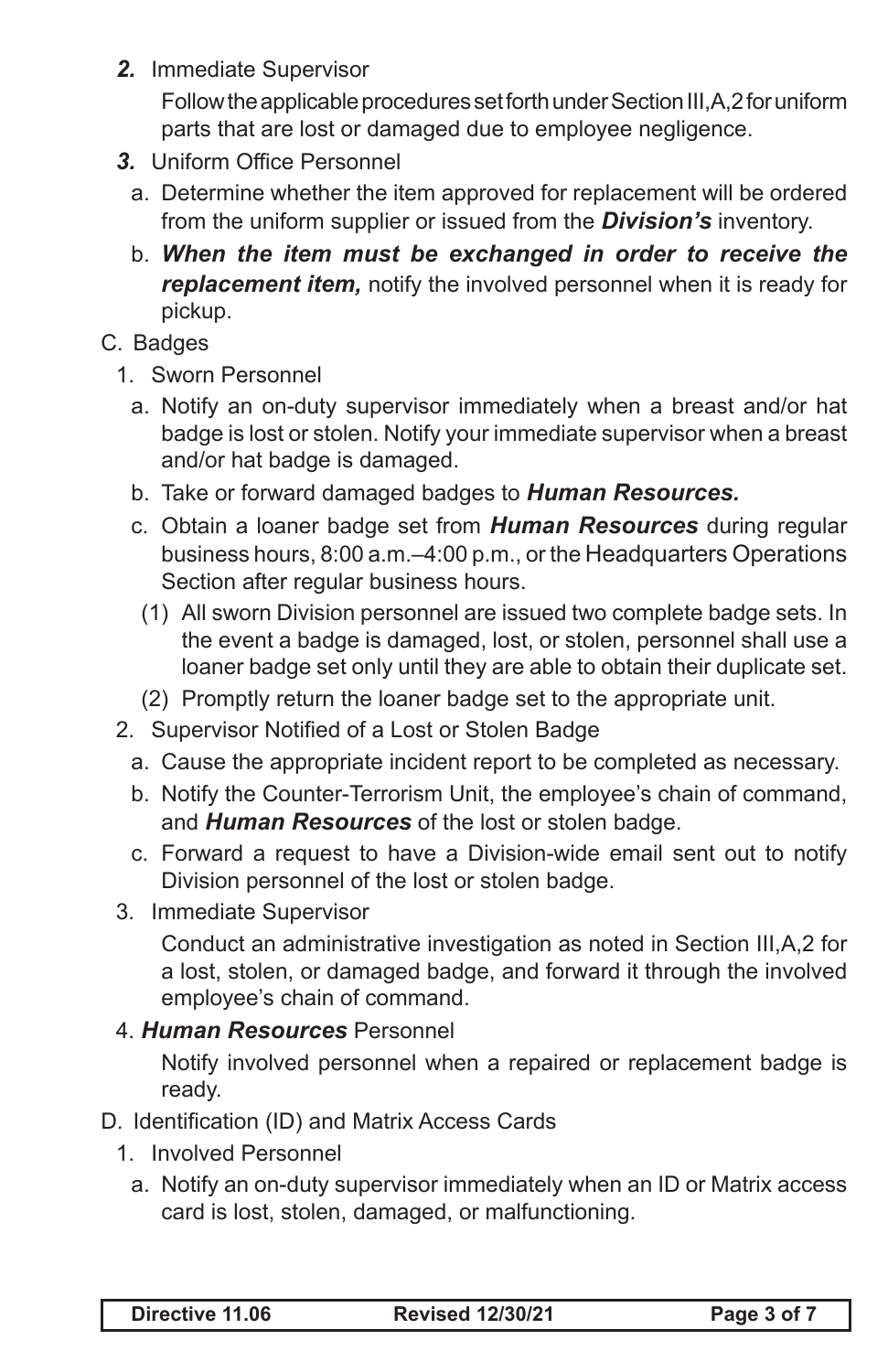- b. Obtain a temporary loaner Matrix access card as necessary from *Human Resources p*ersonnel during regular business hours, 8:00 a.m.–4:00 p.m., or the Headquarters Operations Unit Sergeant after regular business hours.
- Note: Do not use a loaner Matrix access card as a permanent replacement for a lost card.
- c. Report to *Human Resources* during regular business hours to be issued a new ID or Matrix access card.
- d. Promptly return loaner Matrix access cards to the appropriate unit.
- 2. Supervisor Notified of a Lost, Stolen, or Damaged ID or Matrix Access Card
	- a. Cause the appropriate incident report to be completed as necessary.
	- b. Notify the Counter-Terrorism Unit, the employee's chain of command, and *Human Resources p*ersonnel immediately of the lost or stolen ID or Matrix access card.
- 3. Immediate Supervisor

Conduct an administrative investigation as noted in Section III,A,2 for a lost, stolen, or damaged ID or Matrix access card, and forward it through the involved employee's chain of command.

- E. Personal Protective Equipment (PPE) and Riot Gear
	- 1. Involved Personnel

Notify your immediate supervisor when any PPE or riot gear is lost, stolen, or damaged.

- 2. Immediate Supervisor
	- a. Conduct an administrative investigation as noted in Section III,A,2 for lost, stolen, or damaged PPE or riot gear, and forward it through the involved employee's chain of command.
	- b. Contact the *Divisions's designated* Industrial Hygien*ist* to request replacements.
- F. Chemical Spray

Obtain individual-issued chemical spray from the Headquarters Operations Unit Sergeant or the Ordnance Unit.

- G. Handcuffs
	- 1. Obtain handcuffs from the Uniform Office when open.
	- 2. Obtain loaner handcuffs from the Headquarters Operations Unit Sergeant when the Uniform Office is closed.
- H. Division-Issued Mobile Communication Devices (Cellular Phones, etc.)
	- 1. Involved Personnel
		- a. Notify your supervisor if your assigned mobile communication device (MCD) is lost, stolen, or damaged.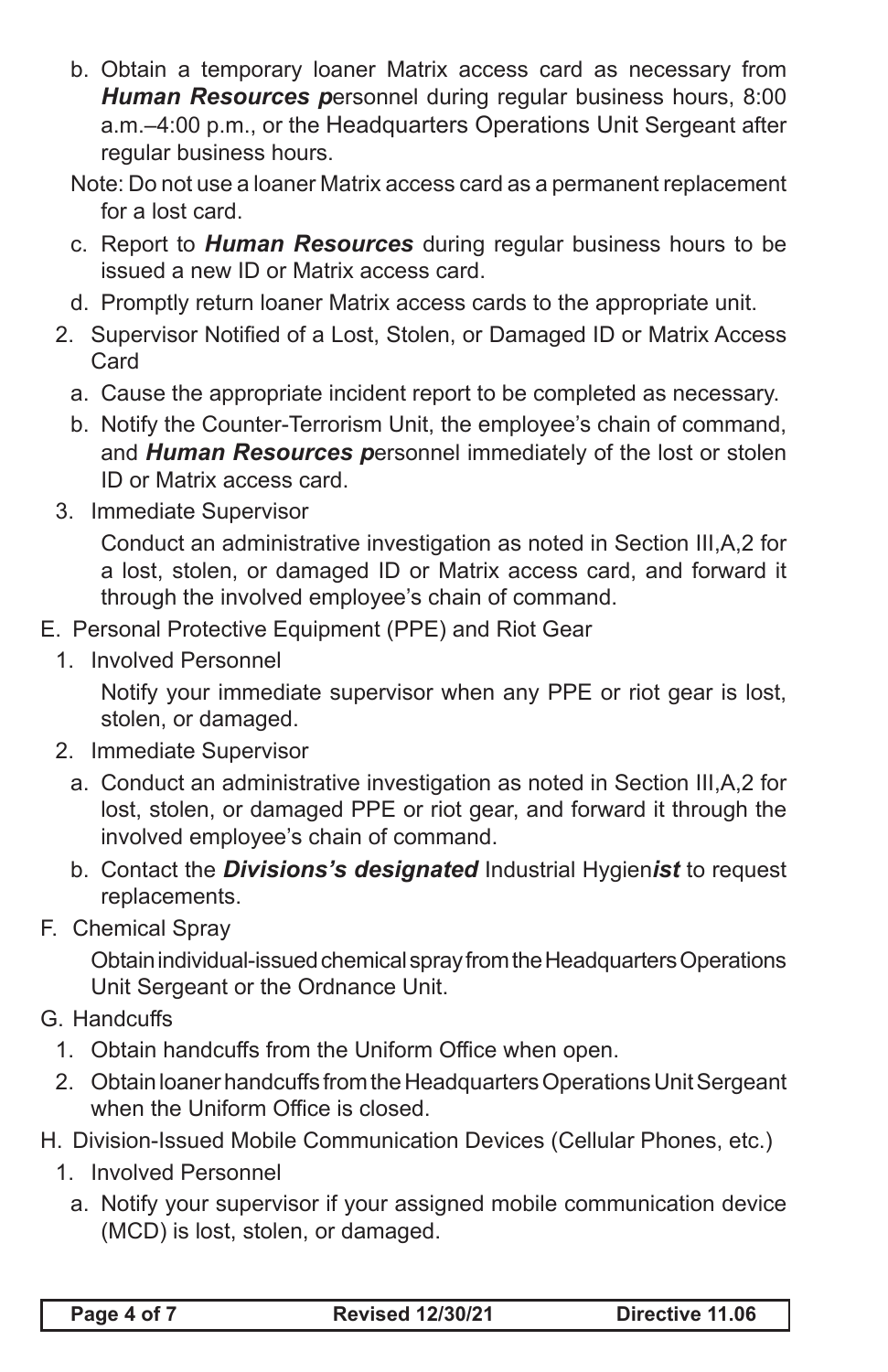- b. Notify the PoliceNET Unit supervisors via email at pnetsupers@ columbuspolice.org regarding malfunctioning MCDs, and provide the following information:
	- (1) Device phone number
	- (2) Assigned personnel's name and badge, if applicable
	- (3) How *the* device is malfunctioning
- c. Follow the instructions of PoliceNET Unit personnel to correct the problem or obtain a replacement MCD.
- 2. Investigating Supervisor
	- a. Conduct an administrative investigation as noted in Section III,A,2 for a lost, stolen, or damaged MCD, and forward it through the involved employee's chain of command.
	- b. Notify the PoliceNET Unit supervisors via email at pnetsupers@ columbuspolice.org, and provide the following information:
		- (1) Device phone number
		- (2) Assigned personnel's name and badge, if applicable
		- (3) Reason for the replacement (lost, stolen, or damaged)
	- c. Follow the instructions of PoliceNET Unit personnel to replace the MCD.
- I. Division-Issued Mobile Data Devices (Cellular Modems)
	- 1. Involved Personnel

Take or forward damaged or malfunctioning mobile data devices to Department of Technology (DoT) personnel in the basement of Police Headquarters or the PoliceNET Unit Supervisor.

Note: Devices installed in a vehicle will be immediately replaced so that the vehicle can be placed back in-service.

2. Investigating Supervisor

Forward a copy of the completed investigation to the PoliceNET Unit Supervisor when a mobile data device is lost or damaged.

3. PoliceNET Unit Supervisor

Coordinate with the Division of Support Services or DoT personnel to ensure mobile data devices are repaired, replaced, or deactivated.

- J. Hand-Held Radios (Walkies/Portable Radios)
	- 1. Involved Personnel
		- a. Take malfunctioning hand-held radios to the Support Services Division's Communications Shop at 4252 Groves Road.
		- b. Take hand-held radios to the Communications Shop when reprogramming is needed.
		- c. Notify the *Emergency Communications Center* that you have a loaner hand-held radio.

Note: The Communications Shop will notify Division personnel when their assigned hand-held radio is available for pick-up.

| Directive 11.06 | <b>Revised 12/30/21</b> | Page 5 of 7 |
|-----------------|-------------------------|-------------|
|                 |                         |             |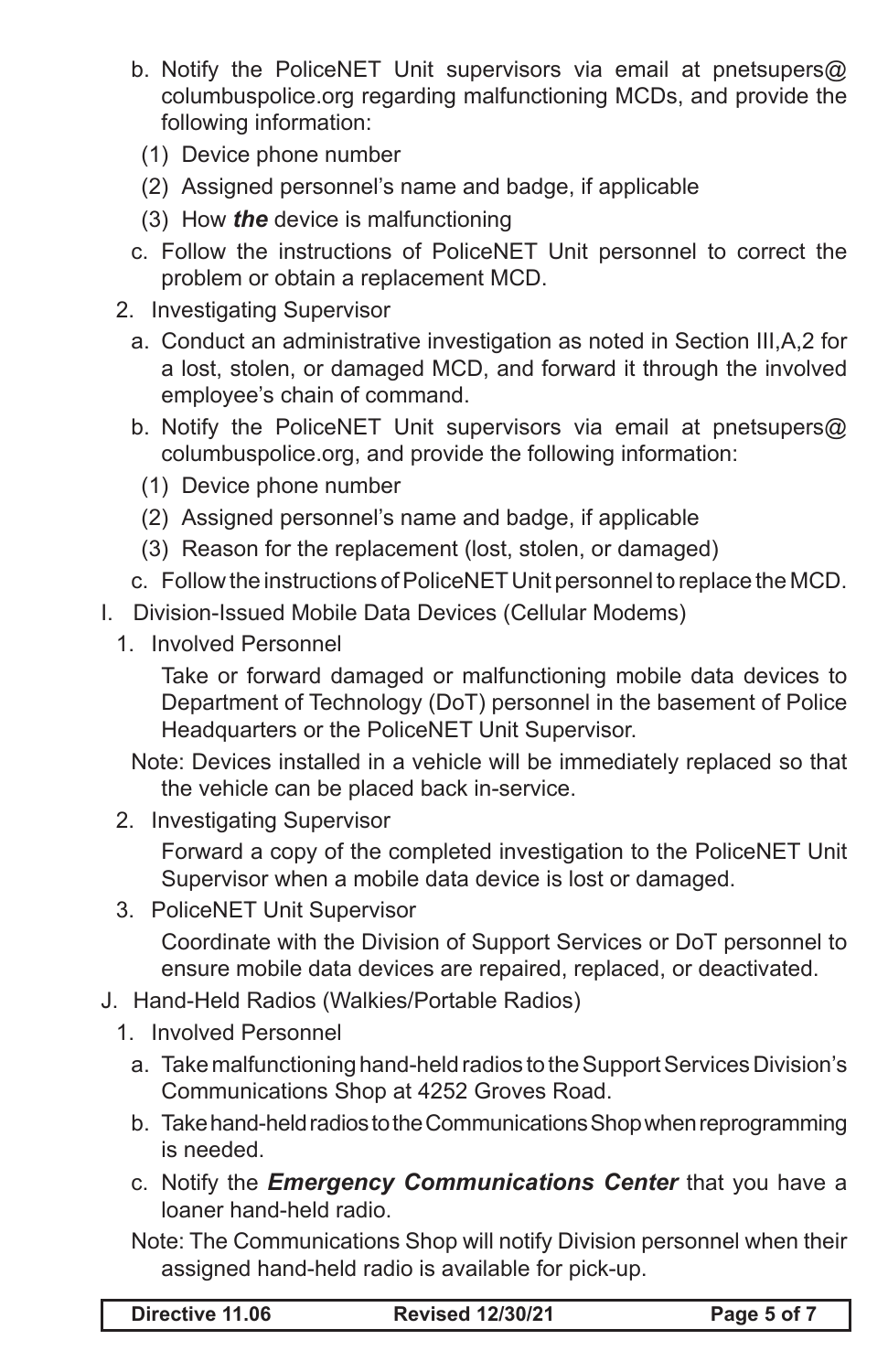- d. Take hand-held radio batteries needing replaced to an on-duty Communications Supervisor.
- 2. Investigating Supervisor Immediately notify an on-duty Communications Supervisor when a hand-held radio is reported lost and include the incident report number.
- K. Division Vehicles
	- 1. Involved Personnel

Notify the on-duty immediate supervisor of damage to a Division vehicle not caused as a result of a traffic crash, for example, vandalism, object falling on the vehicle, etc. This does not include repairs needed due to normal use of the vehicle.

- 2. Investigating Supervisor
	- a. Follow the applicable procedures set forth under Section III,A,2.
	- b. Arrange to have the vehicle taken to Fleet Management's garage within 72 hours of the incident.
	- c. Forward an electronic copy of the incident report to RecordsPoliceAccident@ ColumbusPolice.org by the end of the shift.
	- d. Ensure the vehicle is retrieved when notified that repairs have been completed.
- L. Personal Property
	- 1. Involved Personnel
		- a. Notify the immediate on-duty supervisor of the incident.
		- b. Complete the appropriate incident report.
		- c. Submit damaged property to the PCU unless the property is still usable.
		- d. Forward the following items through the chain of command to the bureau commander/manager or designee:
			- (1) A letter requesting reimbursement and stating:
				- (a) Specific details of the incident, including how the loss or damage occurred;
				- (b) A description of the property, the date of purchase, the original cost, proof of purchase if available, and a quote or an estimate of the current value; and
				- (c) Justification, if the property is not normally used in police duties.
			- (2) A copy of the Evidence and Property Inventory form, if the property was turned in to the PCU, or an explanation as to why it was retained.
		- (3) A copy of the applicable incident report.
	- 2. Immediate Supervisor
		- a. Conduct an investigation of the incident as necessary.
		- b. Place comments, conclusions, and/or recommendations on the routing sheet. Include an opinion as to whether negligence contributed to the loss or damage.